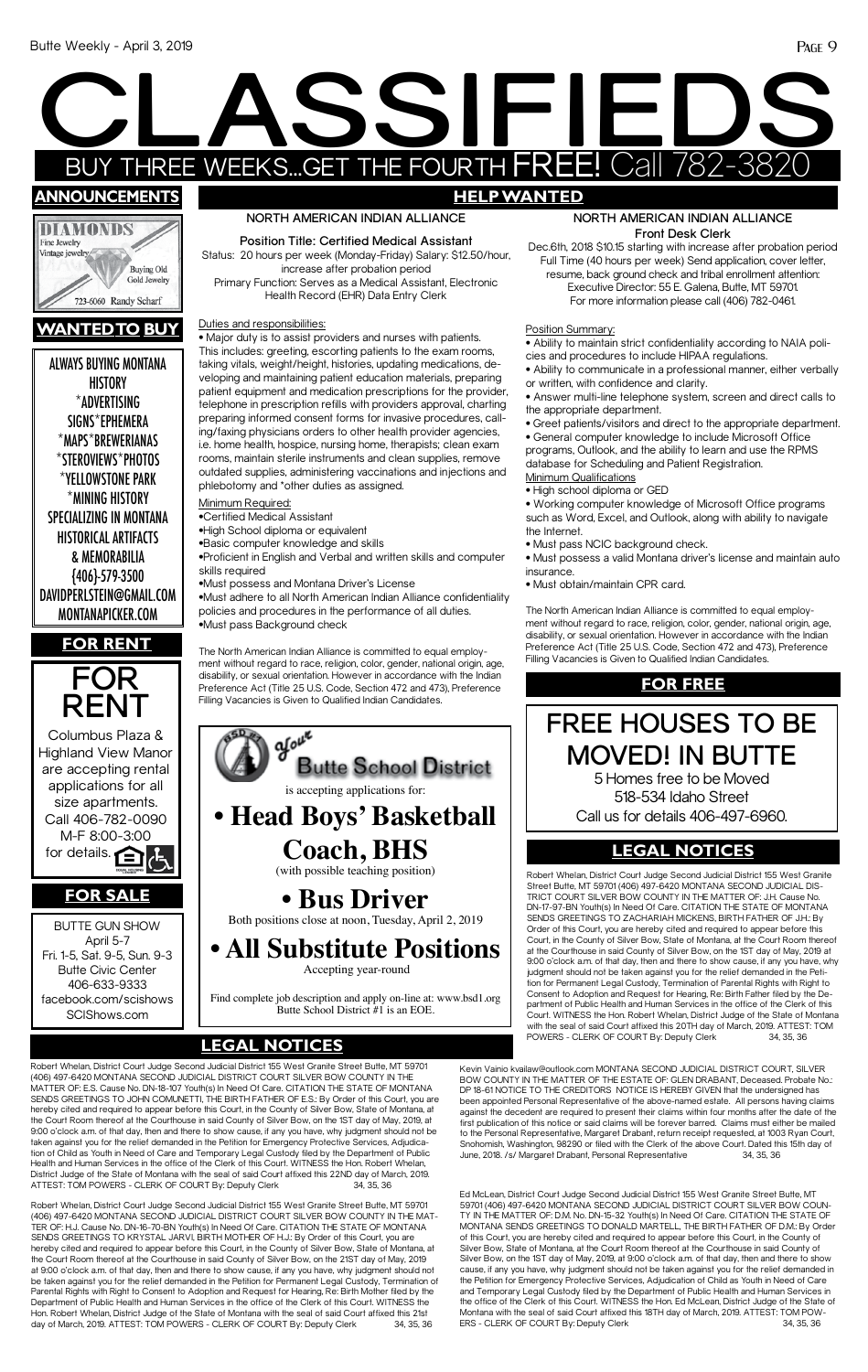PAGE 10 Butte Weekly - April 3, 2019

## **LEGAL NOTICES**

Karen Mandic, CEO Pro Se Butte Community FCU 2901 Grand Ave Butte, MT 59701 Ph: 406-723-8284 Fax: 406-723-3679 Email: info@ buttecommunityfcu.com. IN THE JUSTICE COURT OF SILVER BOW COUNTY, MONTANA BEFORE THE HONORABLE JAMES F. KILMER JUSTICE OF THE PEACE Butte Community Federal Credit Union, Cause No. CV-2018,-973 Plaintiff, vs. VAN MORRISON, Defendant SUMMONS THE STATE OF MONTANA SENDS GREET-INGS TO THE ABOVE-NAMED DEFENDANT(S), GREETING(S): VAN MORRISON, YOU ARE HEREBY SUMMONED to answer the Complaint in this action, which is filed in the above entitled Court. A copy of same is served upon you. You must file your written answer with the above entitled Court and serve a copy upon the Plaintiff(s), or Plaintiff('s)(s') attorney within twenty (20) days after the service of this Summons, exclusive of the day of service. FAILURE TO AP-PEAR AND ANSWER will allow judgment to be taken against you by default, for the relief demanded in the Complaint. A \$30.00 filing fee must accompany the answer at the time of filing. WITNESS my hand this 1st day of MARCH, 2018 JAMES F. KILMER Judge 34, 35, 36

Street, Ste. B Butte, MT 59701 Telephone: (406) 782-1111 Fax No.: (406) 782-4000 matt@vicevichlaw.com State Bar of Montana Nos. 4791/13778 Attorneys for Petitioner MONTANA THIRD JUDICIAL DISTRICT, DEER LODGE COUNTY IN RE THE MARRIAGE OF: Cause No. DR-19-22 TYLER BANE JOHNSON, v. AMBER GENE LARUE, Respondent. Petitioner, SUMMONS AND TEMPORARY RESTRAINING ORDER BY CLERK OF COURT THE STATE OF MONTANA SENDS GREETINGS TO THE ABOVE NAMED RE-SPONDENT: Amber Gene Larue 2018 Thornton Butte, Montana 59701 YOU, THE RESPONDENT, ARE HEREBY SUMMONED, to answer the petition in this action which is filed in the office of the above named Court, a copy of which is herewith served upon you, and to file your answer and serve a copy thereof upon Petitioner's attorney (above-named) within twenty one (21) days after the service of this summons, exclusive of the day of service; and in case of your failure to appear or answer, judgment will be taken against you by default, for the relief demanded in the Petition. TO PETITIONER AND RESPONDENT: Pursuant to Mont. Code Ann. § 40-4-121(3) Petitioner and Respondent are hereby restrained from transferring, encumbering, pawning, pledging, hiding, or in any way disposing of any property, real or personal, whether jointly or separately held, without either the consent of the other party or an order of the court, except in the usual course of business or for the necessities of life. Each party, Petitioner and Respondent herein, shall notify the other of any proposed extraordinary expenditures at least five (5) business days before incurring the expenditures and shall account to the Court for all such expenditures made after service of this summons. This restraining order does not prevent either party from using any property to pay reasonable attorney fees in order to retain counsel in the proceeding. Petitioner and Respondent are further restrained from cashing, borrowing against, canceling, transferring, disposing of, or changing the beneficiaries of any insurance or other coverage, including life, health, automobile, and disability coverage held for the benefit of a party. This Temporary Restraining Order shall continue until another Order of the Court is issued amending or vacating this Temporary Restraining Order. Either party or both parties may request the Court vacate or amend this Temporary Restraining Order by filing a motion to amend or vacate the Temporary Restraining Order. VIOLATION OF THIS ORDER IS A CRIMINAL OFFENSE DATED this 30th day of January, 2019. CLERK OF DISTRICT COURT By: J. Holm Deputy Clerk 33, 34, 35

David L. Vicevich Matthew C. Enrooth Vicevich Law 524 E. Park

Karen Mandic, CEO Pro Se Butte Community FCU 2901 Grand Ave Butte, MT 59701 Ph: 406-723-8284 Fax: 406-723-3679 Email: info@buttecommunityfcu.com. IN THE JUSTICE COURT OF SILVER BOW COUNTY, MONTANA BEFORE THE HONORABLE JAMES F. KILMER JUSTICE OF THE PEACE Butte Community Federal Credit Union, Cause No. CV-2018-933 Plaintiff, vs. BRIAN HENDRICKSON, Defendant SUMMONS THE STATE OF MONTANA SENDS GREETINGS TO THE ABOVE-NAMED DEFENDANT(S), GREETING(S): BRIAN HENDRICKSON, YOU ARE HEREBY SUM-MONED to answer the Complaint in this action, which is filed in the above entitled Court. A copy of same is served upon you. You must file your written answer with the above entitled Court and serve a copy upon the Plaintiff(s), or Plaintiff('s)(s') attorney within twenty (20) days after the service of this Summons, exclusive of the day of service. FAILURE TO APPEAR AND ANSWER will allow judgment to be taken against you by default, for the relief demanded in the Complaint. A \$30.00 filing fee must accompany the answer at the time of filing. WITNESS my hand this 1st day of March, 2019 JAMES F. KILMER Judge 34, 35, 36

David L. Vicevich Matthew C. Enrooth Vicevich Law 524 E. Park Street, Ste. B Butte, MT 59701 Telephone: (406) 782-1111 Fax No.: (406) 782-4000 matt@vicevichlaw.com State Bar of Montana Nos. 4791/13778 Attorney for Plaintiffs IN THE JUSTICE COURT, STATE OF MONTANA IN AND FOR THE COUNTY OF SILVER BOW TWO 20 PROPERTY, MGMT,LLC, Plaintiff, Cause No: CV-2019-1590 vs. SUM-MONS MOHAMMED ALI ALQUFAYI Defendant. THE STATE OF MON-TANA SENDS GREETINGS TO THE ABOVE NAMED DEFENDANT: MOHAMMED ALI ALQUFAYI 2968 Teal Street, Unit 24 Butte; MT 59701 The State of Montana summons you to answer-the Complaintin this action. The Complaint is filed in the office of the court named above. A copy of the Complaint is attached to this Summons and is now served on you. If you deny any or all of the facts in the. Complaint, you must file your written Answer with the court named above. You must also pay any fee the court requires for filing an Answer; unless you get the court's permission to file the Answer without paying the fee. You must also send a copy of your Answer to the Plaintiff or the attorney at the address on the Complaint. The Answer must have a denial of any or all of the facts in the Complaint that you believe are not true. The Answer must also have a plain, direct statement of any facts that make up a defense. Any facts in the Complaint that you do not deny in the Answer will be considered admitted. If you do not file an Answer or Counterclaim within 10 business days after service of the Complaint and Summons, the Plaintiff may ask the court to enter a judgment against you by default. Given under my hands this 7th day of February, 2019 James F. Kilmer Clerk of court 33, 34, 35

Karen Mandic, CEO Pro Se Butte Community FCU 2901 Grand Ave Butte, MT 59701 Ph: 406-723-8284 Fax: 406-723-3679 Email: info@buttecommunityfcu.com. IN THE JUSTICE COURT OF SILVER BOW COUNTY, MONTANA BEFORE THE HONORABLE JAMES F. KILMER JUSTICE OF THE PEACE Butte Community Federal Credit Union, Cause No. CV-2018-934 Plaintiff, vs. BRIAN HENDRICKSON, Defendant SUMMONS THE STATE OF MONTANA SENDS GREETINGS TO THE ABOVE-NAMED DEFENDANT(S), GREETING(S): BRIAN HENDRICKSON, YOU ARE HEREBY SUM-MONED to answer the Complaint in this action, which is filed in the above entitled Court. A copy of same is served upon you. You must file your written answer with the above entitled Court and serve a copy upon the Plaintiff(s), or Plaintiff('s)(s') attorney within twenty (20) days after the service of this Summons, exclusive of the day of service. FAILURE TO APPEAR AND ANSWER will allow judgment to be taken against you by default, for the relief demanded in the Complaint. A \$30.00 filing fee must accompany the answer at the time of filing. WITNESS my hand this 1st day of March, 2019 JAMES F. KILMER Judge 34, 35, 36

Karen Mandic, CEO Pro Se Butte Community FCU 2901 Grand Ave Butte, MT 59701 Ph: 406-723-8284 Fax: 406-723-3679 Email: info@buttecommunityfcu.com. IN THE JUSTICE COURT OF SILVER BOW COUNTY, MONTANA BEFORE THE HONORABLE JAMES F. KILMER JUSTICE OF THE PEACE Butte Community Federal Credit Union, Cause No. CV-2018-974 Plaintiff, vs. KFFN-AN NORTHEY, Defendant SUMMONS THE STATE OF MONTANA SENDS GREETINGS TO THE ABOVE-NAMED DEFENDANT(S), GREETING(S): KEENAN NORTHEY, YOU ARE HEREBY SUM-MONED to answer the Complaint in this action, which is filed in the above entitled Court. A copy of same is served upon you. You must file your written answer with the above entitled Court and serve a copy upon the Plaintiff(s), or Plaintiff('s)(s') attorney within twenty (20) days after the service of this Summons, exclusive of the day of service. FAILURE TO APPEAR AND ANSWER will allow judgment to be taken against you by default, for the relief demanded in the Complaint. A \$30.00 filing fee must accompany the answer at the time of filing. WITNESS my hand this 11th day of March, 2019 JAMES F. KILMER Judge 34, 35, 36

Emma R. Peckinpaugh Poore, Roth & Robinson, P.C. 1341 Harrison Avenue Butte, Montana 59701 Telephone.: (406) 497-1200 Fax: (406) 782-0043 Attorneys for Personal Representative MONTANA SECOND JUDICIAL DISTRICT COURT SILVER BOW COUNTY IN RE THE MATTER OF THE ESTATE OF: EDWARD GEORGE LISAC, Deceased. Probate No. DP-19-21 NOTICE TO CREDITORS NOTICE IS HEREBY GIVEN that the undersigned has been appointed Personal Representative of the above-named estate. All persons having claims against said estate are required to present their claims within four (4) months after the date of the first publication of this notice or  $s$  will be forever barred. Claims must either Mark S. Lisac, the Personal Representative, return receipt requested, in care of Poore, Roth & Robinson, P.C., attorneys of record for the Personal Representative, at 1341 Harrison Avenue, Butte, Montana 59701, or filed with the Clerk of the above-entitled Court. DATED this 7th day of March, 2019. POORE, ROTH & ROBINSON, P.C. MARK S. LISAC Personal Representative By Emma R. Peckinpaugh Attorneys for the Personal Representative 1341 Harrison Avenue Butte, Montana 59701 STATE OF MONTANA ss. County of Silver Bow I declare under penalty of perjury and under the laws of the State of Montana that the foregoing is true and correct. MARK S. LISAC 34, 35, 36

Karen Mandic, CEO Pro Se Butte Community FCU 2901 Grand Ave Butte, MT 59701 Ph: 406-723-8284 Fax: 406-723-3679 Email: info@buttecommunityfcu.com. IN THE JUSTICE COURT OF SIL-VER BOW COUNTY, MONTANA BEFORE THE HONORABLE BEN PEZDARK JUSTICE OF THE PEACE Butte Community Federal Credit Union, Cause No. CV-2018-12275 Plaintiff, vs. KIMBERLEE PHILLIPS, Defendant SUMMONS THE STATE OF MONTANA SENDS GREETINGS TO THE ABOVE-NAMED DEFENDANT(S), GREETING(S): KIMBERLEE PHILLIPS, YOU ARE HEREBY SUM-MONED to answer the Complaint in this action, which is filed in the above entitled Court. A copy of same is served upon you. You must file your written answer with the above entitled Court and serve a copy upon the Plaintiff(s), or Plaintiff('s)(s') attorney within twenty (20) days after the service of this Summons, exclusive of the day of service. FAILURE TO APPEAR AND ANSWER will allow judgment to be taken against you by default, for the relief demanded in the Complaint. A \$30.00 filing fee must accompany the answer at the time of filing. WITNESS my hand this 11th day of March, 2019 BEN PEZDARK Judge 34, 35, 36

Karen Mandic, CEO Pro Se Butte Community FCU 2901 Grand Ave Butte, MT 59701 Ph: 406-723-8284 Fax: 406-723-3679 Email: info@buttecommunityfcu.com. IN THE JUSTICE COURT OF SIL-VER BOW COUNTY, MONTANA BEFORE THE HONORABLE BEN PEZDARK JUSTICE OF THE PEACE Butte Community Federal Credit Union, Cause No. CV-2018-12281 Plaintiff, vs. SYDNEY ROBINSON, Defendant SUMMONS THE STATE OF MONTANA SENDS GREETINGS TO THE ABOVE-NAMED DEFENDANT(S), GREETING(S): SYDNEY ROBINSON, YOU ARE HEREBY SUM-MONED to answer the Complaint in this action, which is filed in the above entitled Court. A copy of same is served upon you. You must file your written answer with the above entitled Court and serve a copy upon the Plaintiff(s), or Plaintiff('s)(s') attorney within twenty (20) days after the service of this Summons, exclusive of the day of service. FAILURE TO APPEAR AND ANSWER will allow judgment to be taken against you by default, for the relief demanded in the Complaint. A \$30.00 filing fee must accompany the answer at the time of filing. WITNESS my hand this 11th day of March, 2019 BEN PEZDARK Judge 34, 35, 36

Karen Mandic, CEO Pro Se Butte Community FCU 2901 Grand Ave Butte, MT 59701 Ph: 406-723-8284 Fax: 406-723-3679 Email: info@buttecommunityfcu.com. IN THE JUSTICE COURT OF SIL-VER BOW COUNTY, MONTANA BEFORE THE HONORABLE BEN PEZDARK JUSTICE OF THE PEACE Butte Community Federal Credit Union, Cause No. CV-2017-11576 Plaintiff, vs. THELMA A SERNA, Defendant SUMMONS THE STATE OF MONTANA SENDS GREETINGS TO THE ABOVE-NAMED DEFENDANT(S), GREETING(S): THELMA A SERNA, YOU ARE HEREBY SUM-MONED to answer the Complaint in this action, which is filed in the above entitled Court. A copy of same is served upon you. You must file your written answer with the above entitled Court and serve a copy upon the Plaintiff(s), or Plaintiff('s)(s') attorney within twenty (20) days after the service of this Summons, exclusive of the day of service. FAILURE TO APPEAR AND ANSWER will allow judgment to be taken against you by default, for the relief demanded in the Complaint. A \$30.00 filing fee must accompany the answer at the time of filing. WITNESS my hand this 7th day of April, 2017 BEN PEZDARK Judge 34, 35, 36

BRAD L. BELKE Attorney at Law - P.L.L.C. 444 East Park Street P.O. Box 4079 Butte, Montana 59702 (406) 782-9777 E-mail: b.l.belke@ gmail.com Attorney for Estate MONTANA SECOND JUDICIAL DISTRICT COURT, SILVER BOW COUNTY In the Matter of the Estate of: Cause No. DP-19-19 Marlene Louise Southwell, NOTICE TO CREDITORS Deceased. NOTICE IS HEREBY GIVEN that the undersigned has been appointed Personal Representative of the above-named estate. All persons having claims against the said deceased are required to present their claims within four (4) months after the date of the first publication of this notice or said claims will be forever barred. Claims must either be mailed to Linda K. Skartved, the Personal Representative, return receipt requested, in care of Brad L. Belke, attorney of record for the Personal Representative, at P.O. Box 4079, Butte, Montana 59702, or filed with the Clerk of the above-entitled Court. I declare under penalty of perjury that the foregoing is true and correct. DATED THIS 5TH DAY OF MARCH, 2019. /s/Linda K. Skartved Personal Representative 1821 9th Avenue South Great Falls, Montana 59405 34, 35, 36 Karen Mandic, CEO Pro Se Butte Community FCU 2901 Grand Ave Butte, MT 59701 Ph: 406-723-8284 Fax: 406-723-3679 Email: info@ buttecommunityfcu.com. IN THE JUSTICE COURT OF SILVER BOW COUNTY, MONTANA BEFORE THE HONORABLE JAMES F. KILMER JUSTICE OF THE PEACE Butte Community Federal Credit Union, Cause No. CV-2017-316 Plaintiff, vs. TYLER GARDINER, Defendant SUMMONS THE STATE OF MONTANA SENDS GREET-INGS TO THE ABOVE-NAMED DEFENDANT(S), GREETING(S): TYLER GARDINER, YOU ARE HEREBY SUMMONED to answer the Complaint in this action, which is filed in the above entitled Court. A copy of same is served upon you. You must file your written answer with the above entitled Court and serve a copy upon the Plaintiff(s), or Plaintiff('s)(s') attorney within twenty (20) days after the service of this Summons, exclusive of the day of service. FAILURE TO AP-PEAR AND ANSWER will allow judgment to be taken against you by default, for the relief demanded in the Complaint. A \$30.00 filing fee must accompany the answer at the time of filing. WITNESS my hand this 1st day of March, 2019 JAMES F. KILMER Judge 34, 35, 36

> Karen Mandic, CEO Pro Se Butte Community FCU 2901 Grand Ave Butte, MT 59701 Ph: 406-723-8284 Fax: 406-723-3679 Email: info@buttecommunityfcu.com. IN THE JUSTICE COURT OF SILVER BOW COUNTY, MONTANA BEFORE THE HONOR-ABLE BEN PEZDARK JUSTICE OF THE PEACE Butte Community Federal Credit Union, Cause No. CV-2018-12129 Plaintiff, vs. DALE WOMMACK, Defendant SUMMONS THE STATE OF MONTANA SENDS GREETINGS TO THE ABOVE-NAMED DEFENDANT(S), GREETING(S): DALE WOMMACK, YOU ARE HEREBY SUMMONED to answer the Complaint in this action, which is filed in the above entitled Court. A copy of same is served upon you. You must file your written answer with the above entitled Court and serve a copy upon the Plaintiff(s), or Plaintiff('s)(s') attorney within twenty (20) days after the service of this Summons, exclusive of the day of service. FAILURE TO APPEAR AND ANSWER will allow judgment to be taken against you by default, for the relief demanded in the Complaint. A \$30.00 filing fee must accompany the answer at the time of filing. WITNESS my hand this 7th day of April, 2017 BEN PEZDARK Judge 34, 35, 36

> Karen Mandic, CEO Pro Se Butte Community FCU 2901 Grand Ave Butte, MT 59701 Ph: 406-723-8284 Fax: 406-723-3679 Email: info@ buttecommunityfcu.com. IN THE JUSTICE COURT OF SILVER BOW COUNTY, MONTANA BEFORE THE HONORABLE JAMES F. KILMER JUSTICE OF THE PEACE Butte Community Federal Credit Union, Cause No. CV-2017-578 Plaintiff, vs. EVA TRAHAN, Defendant SUMMONS THE STATE OF MONTANA SENDS GREETINGS TO THE ABOVE-NAMED DEFENDANT(S), GREETING(S): EVA TRA-HAN, YOU ARE HEREBY SUMMONED to answer the Complaint in this action, which is filed in the above entitled Court. A copy of same is served upon you. You must file your written answer with the above entitled Court and serve a copy upon the Plaintiff(s), or Plaintiff('s) (s') attorney within twenty (20) days after the service of this Summons, exclusive of the day of service. FAILURE TO APPEAR AND ANSWER will allow judgment to be taken against you by default, for the relief demanded in the Complaint. A \$30.00 filing fee must accompany the answer at the time of filing. WITNESS my hand this 11th day of March, 2019 JAMES F. KILMER Judge 34, 35, 36

Karen Mandic, CEO Pro Se Butte Community FCU 2901 Grand Ave Butte, MT 59701 Ph: 406-723-8284 Fax: 406-723-3679 Email: info@ buttecommunityfcu.com. IN THE JUSTICE COURT OF SILVER BOW COUNTY, MONTANA BEFORE THE HONORABLE JAMES F. KILMER JUSTICE OF THE PEACE Butte Community Federal Credit Union, Cause No. CV-2018-1003 Plaintiff, vs. JUAN LEPE VALERA, Defendant SUMMONS THE STATE OF MONTANA SENDS GREET-INGS TO THE ABOVE-NAMED DEFENDANT(S), GREETING(S): JUAN LEPE VALERA, YOU ARE HEREBY SUMMONED to answer the Complaint in this action, which is filed in the above entitled Court. A copy of same is served upon you. You must file your written answer with the above entitled Court and serve a copy upon the Plaintiff(s), or Plaintiff('s)(s') attorney within twenty (20) days after the service of this Summons, exclusive of the day of service. FAILURE TO AP-PEAR AND ANSWER will allow judgment to be taken against you by default, for the relief demanded in the Complaint. A \$30.00 filing fee must accompany the answer at the time of filing. WITNESS my hand this 11th day of March, 2019 JAMES F. KILMER Judge 34, 35, 36

William P. Joyce JOYCE & MacDONALD Attorneys at Law, PLLP 100 E. Broadway, 1" Floor Butte, MT 59701 Phone: ( 406) 723-8700 Fax: ( 406) 723-8788 Email: bill@joyce-macdonald.com Attorneys for Personal Representative MONTANA SECOND JUDICIAL DISTRICT COURT SILVER BOW COUNTY IN RE THE MATTER OF THE ESTATE OF: LEE MATTHEW LABRECHE, Deceased. Probate No. DP-19-22-KK NOTICE TO CREDITORS NOTICE IS HEREBY GIVEN that the undersigned has been appointed Personal Representative of the above-named estate. All persons having claims against said estate are required to present their claims within four (4) months after the date of the first publication of this notice or said claims will be forever barred. Claims must either be mailed to KIM LABRECHE, the Personal Representative, return receipt requested, at WILLIAM P. JOYCE, Joyce & MacDonald, Attorneys at Law, PLLP, 100 E. Broadway, I'' Floor, Butte, Montana 59701, or filed with the Clerk of the above-entitled Court. DATED this 12th day of March, 2019. KIM LABRECE Personal Representative 34, 35, 36